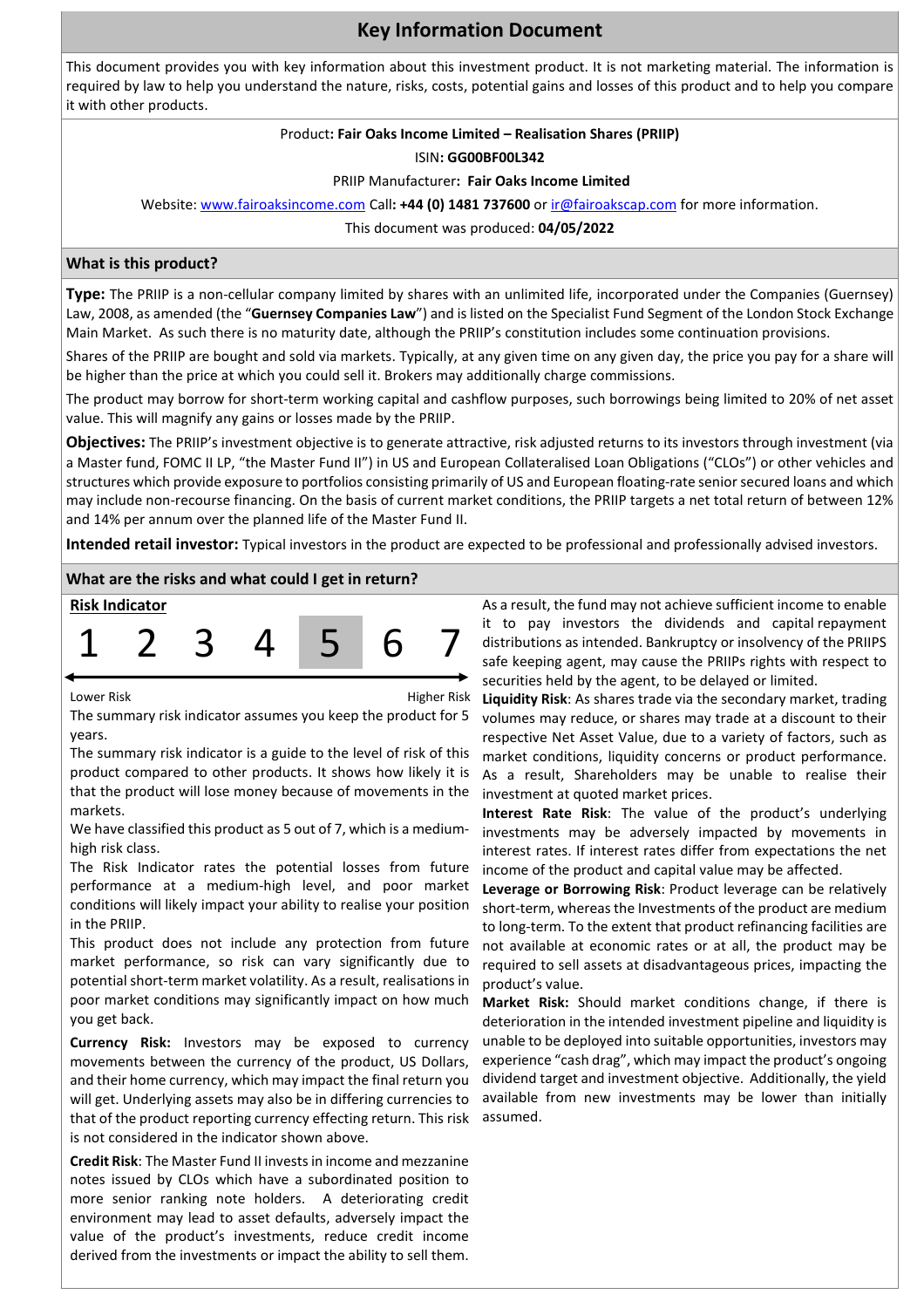| Performance Scenarios (based upon share price) |                                     |           |           |                                                       |  |  |
|------------------------------------------------|-------------------------------------|-----------|-----------|-------------------------------------------------------|--|--|
| Investment \$10,000                            |                                     |           |           |                                                       |  |  |
|                                                |                                     | 1 year    | 3 years   | 5 years<br>(Recommended<br>minimum holding<br>period) |  |  |
| <b>Stress scenario</b>                         | What you might get back after costs | \$69      | \$2,696   | \$1,693                                               |  |  |
|                                                | Average return each year            | $-99.31%$ | $-35.40%$ | $-29.90\%$                                            |  |  |
| Unfavourable scenario                          | What you might get back after costs | \$6,813   | \$5,040   | \$4,074                                               |  |  |
|                                                | Average return each year            | $-31.87%$ | $-20.42%$ | $-16.44%$                                             |  |  |
| Moderate scenario                              | What you might get back after costs | \$9,899   | \$9,702   | \$9,508                                               |  |  |
|                                                | Average return each year            | $-1.01\%$ | $-1.00\%$ | $-1.00\%$                                             |  |  |
| Favourable scenario                            | What you might get back after costs | \$14,385  | \$18,678  | \$22,194                                              |  |  |
|                                                | Average return each year            | 43.85%    | 23.15%    | 17.29%                                                |  |  |

The table shows the money you could get back over the next 5 years under different scenarios, assuming that you invest \$10,000.

The scenarios shown illustrate how your investment could perform. You can compare them with scenarios of other products.

The scenarios presented are an estimate of future performance based on evidence from the past and are not an exact indicator. What you may get will vary depending on how the market performs and how long you keep the investment.

Furthermore, this information is compiled according to prescribed formulae which take into account, amongst other things, past performance. In the opinion of the product manufacturer, and based on the current portfolio construction, the product is unlikely and not expected to achieve consistent performance in line with the favourable scenario presented.

The figures shown include all the costs of the product itself and do not include any costs that you pay to your advisor or distributor. The figures do not take into account your personal tax situation, which may also affect the amount you get back.

# **What happens if Fair Oaks Income Limited is unable to pay out?**

The value of the shares in the PRIIP is directly impacted by the solvency status of Fair Oaks Income Limited. No service provider to the product has any obligation to make any payment to you in respect of the Ordinary Shares. There are no investor compensation or guarantee schemes available to investors should the product be unable to pay out. You should be prepared to assume the risk that you could lose all of your investment.

## **What are the costs?**

| Costs over<br>time      | The Reduction in Yield (RIY) shows what impact the total costs you pay will have on the investment return you<br>might get. The total costs take into account one-off, ongoing and incidental costs (where applicable).<br>The amounts shown here are the cumulative costs of the product itself, for three different holding periods. The |  |                             |                                                                            |                              |                                                                          |       |
|-------------------------|--------------------------------------------------------------------------------------------------------------------------------------------------------------------------------------------------------------------------------------------------------------------------------------------------------------------------------------------|--|-----------------------------|----------------------------------------------------------------------------|------------------------------|--------------------------------------------------------------------------|-------|
|                         | figures assume that you invest USD 10,000. The figures are estimates and may change in the future.                                                                                                                                                                                                                                         |  |                             |                                                                            |                              |                                                                          |       |
|                         | The person selling to you or advising you about this product may charge you other costs. If so, this person will<br>provide you with information about these costs, and show you the impact that all costs will have on your<br>investment overtime.                                                                                       |  |                             |                                                                            |                              |                                                                          |       |
|                         | Investment \$10,000                                                                                                                                                                                                                                                                                                                        |  | If you cash in after 1 year |                                                                            | If you cash in after 3 years | If you cash in at the end of<br>recommended holding<br>period of 5 years |       |
|                         | <b>Total Costs</b>                                                                                                                                                                                                                                                                                                                         |  |                             | \$164                                                                      |                              | \$476                                                                    | \$771 |
|                         | Impact on return<br>(RIY) per year                                                                                                                                                                                                                                                                                                         |  | 1.64%                       |                                                                            | 1.64%                        | 1.64%                                                                    |       |
| Composition<br>of Costs | The table below shows:<br>The impact each year of the different types of costs on the investment return you might get at the end of the<br>$\bullet$<br>recommended holding period.<br>What the different cost categories mean.<br>$\bullet$                                                                                               |  |                             |                                                                            |                              |                                                                          |       |
|                         | One Off<br>Entry costs<br>Costs                                                                                                                                                                                                                                                                                                            |  | N/A                         | As a closed ended collective investment scheme, no entry<br>charges apply. |                              |                                                                          |       |